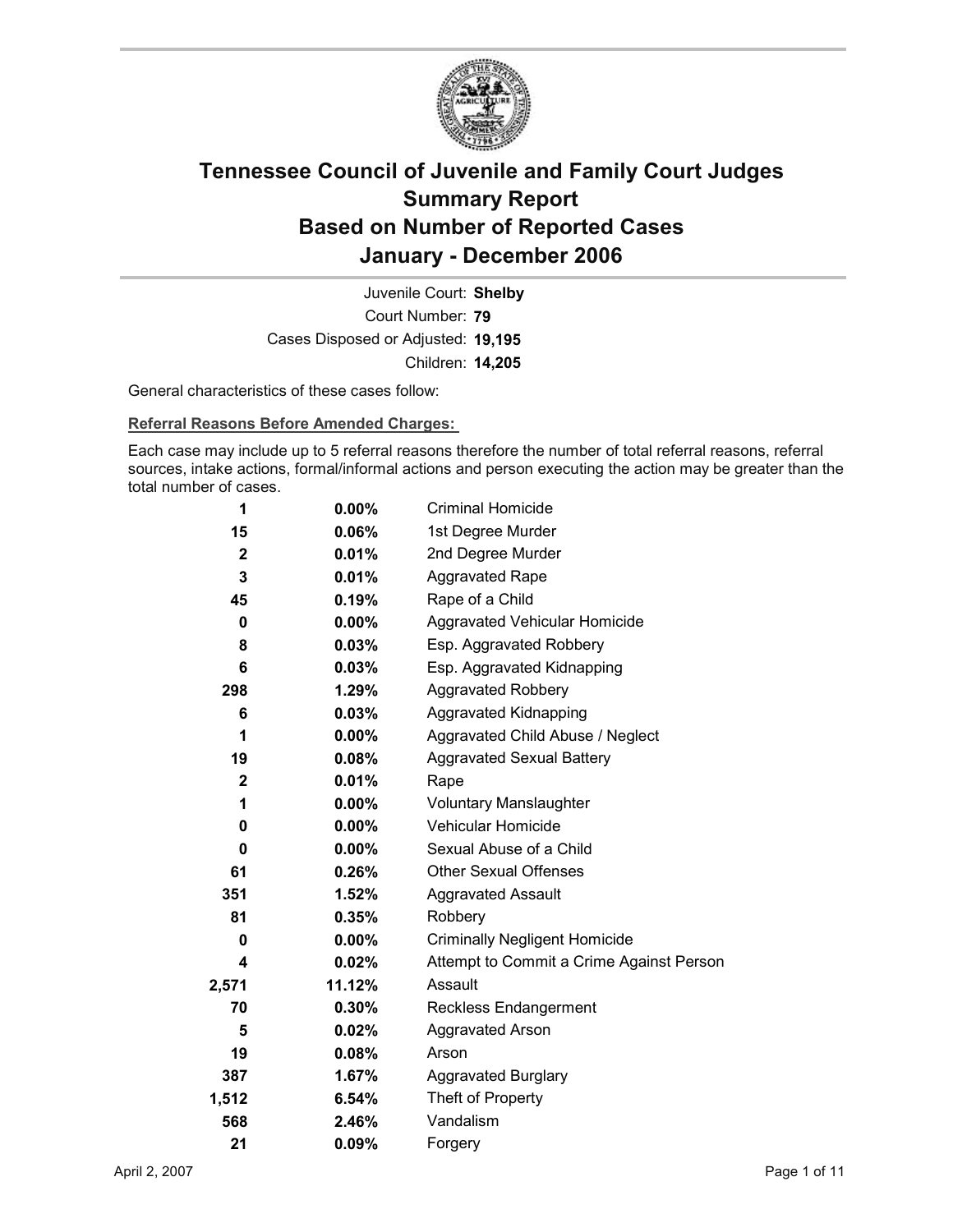

Court Number: **79** Juvenile Court: **Shelby** Cases Disposed or Adjusted: **19,195** Children: **14,205**

#### **Referral Reasons Before Amended Charges:**

Each case may include up to 5 referral reasons therefore the number of total referral reasons, referral sources, intake actions, formal/informal actions and person executing the action may be greater than the total number of cases.

| 0        | 0.00%    | <b>Worthless Checks</b>                                     |
|----------|----------|-------------------------------------------------------------|
| 8        | 0.03%    | Illegal Possession / Fraudulent Use of Credit / Debit Cards |
| 242      | 1.05%    | <b>Burglary</b>                                             |
| 49       | 0.21%    | Unauthorized Use of a Vehicle                               |
| 10       | 0.04%    | Cruelty to Animals                                          |
| 367      | 1.59%    | Sale of Controlled Substances                               |
| 155      | 0.67%    | <b>Other Drug Offenses</b>                                  |
| 736      | 3.18%    | Possession of Controlled Substances                         |
| 159      | 0.69%    | <b>Criminal Attempt</b>                                     |
| 262      | 1.13%    | Carrying Weapons on School Property                         |
| 275      | 1.19%    | Unlawful Carrying / Possession of a Weapon                  |
| 286      | 1.24%    | <b>Evading Arrest</b>                                       |
| 5        | 0.02%    | Escape                                                      |
| 35       | 0.15%    | Driving Under Influence (DUI)                               |
| 297      | 1.29%    | Possession / Consumption of Alcohol                         |
| 194      | 0.84%    | Resisting Stop, Frisk, Halt, Arrest or Search               |
| 43       | 0.19%    | <b>Aggravated Criminal Trespass</b>                         |
| 36       | 0.16%    | Harassment                                                  |
| 3        | 0.01%    | Failure to Appear                                           |
| 5        | 0.02%    | Filing a False Police Report                                |
| 0        | $0.00\%$ | Criminal Impersonation                                      |
| 2,837    | 12.28%   | <b>Disorderly Conduct</b>                                   |
| 798      | 3.45%    | <b>Criminal Trespass</b>                                    |
| 277      | 1.20%    | <b>Public Intoxication</b>                                  |
| 50       | 0.22%    | Gambling                                                    |
| 1,049    | 4.54%    | Traffic                                                     |
| 36       | 0.16%    | Local Ordinances                                            |
| $\bf{0}$ | $0.00\%$ | Violation of Wildlife Regulations                           |
| 130      | 0.56%    | Contempt of Court                                           |
| 107      | 0.46%    | <b>Violation of Probation</b>                               |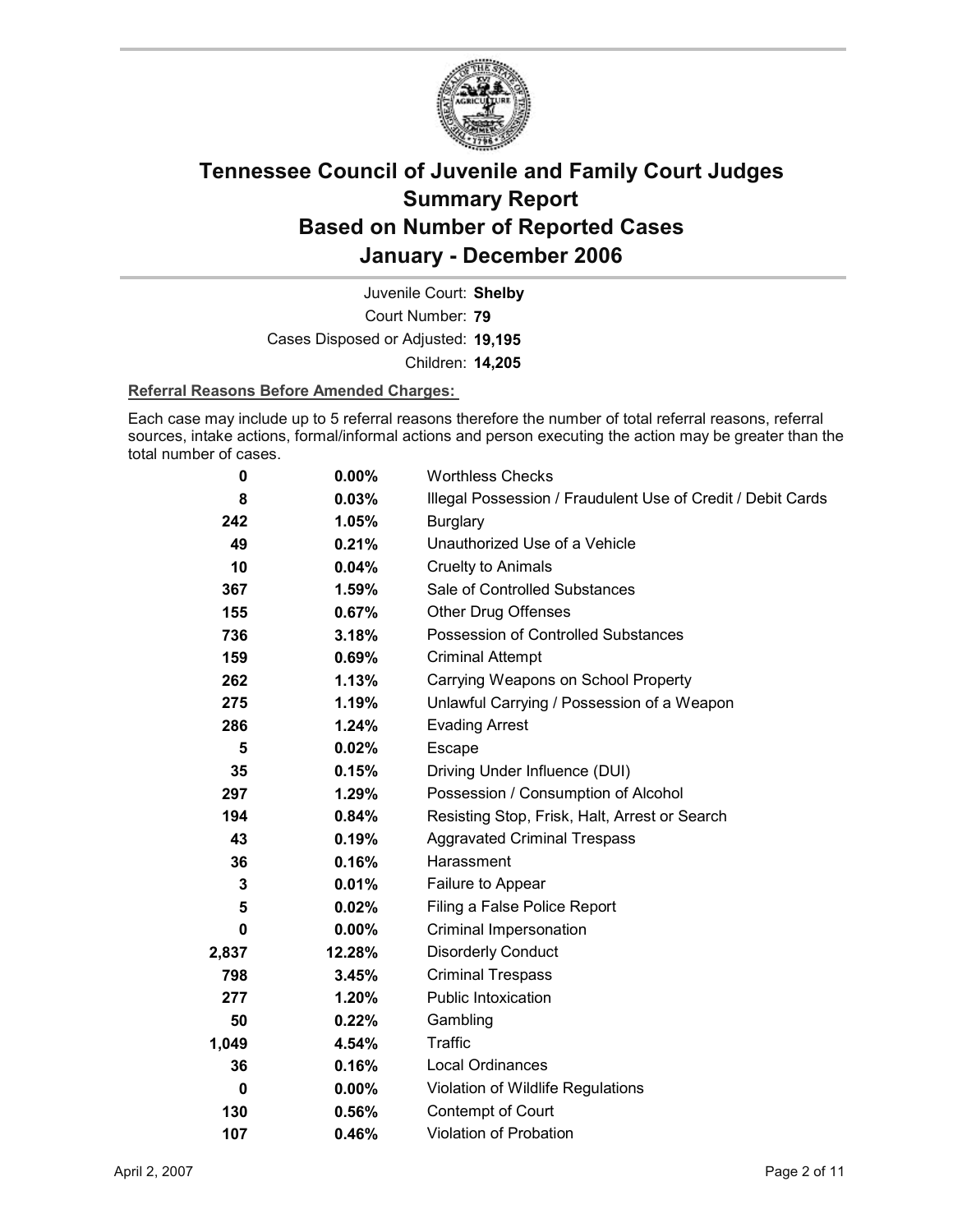

Court Number: **79** Juvenile Court: **Shelby** Cases Disposed or Adjusted: **19,195** Children: **14,205**

#### **Referral Reasons Before Amended Charges:**

Each case may include up to 5 referral reasons therefore the number of total referral reasons, referral sources, intake actions, formal/informal actions and person executing the action may be greater than the total number of cases.

| 23,111 | 100.00%  | <b>Total Referrals</b>                 |
|--------|----------|----------------------------------------|
| 1,734  | 7.50%    | Other                                  |
| 0      | $0.00\%$ | Consent to Marry                       |
| 0      | 0.00%    | <b>Request for Medical Treatment</b>   |
| 0      | 0.00%    | <b>Child Support</b>                   |
| 0      | $0.00\%$ | Paternity / Legitimation               |
| 336    | 1.45%    | Visitation                             |
| 866    | 3.75%    | Custody                                |
| 0      | $0.00\%$ | <b>Foster Care Review</b>              |
| 1,676  | 7.25%    | <b>Administrative Review</b>           |
| 0      | 0.00%    | <b>Judicial Review</b>                 |
| 0      | 0.00%    | Violation of Informal Adjustment       |
| 0      | 0.00%    | <b>Violation of Pretrial Diversion</b> |
| 90     | 0.39%    | <b>Termination of Parental Rights</b>  |
| 1,990  | 8.61%    | Dependency / Neglect                   |
| 0      | 0.00%    | <b>Physically Abused Child</b>         |
| 0      | $0.00\%$ | Sexually Abused Child                  |
| 1,012  | 4.38%    | Violation of Curfew                    |
| 20     | 0.09%    | Violation of a Valid Court Order       |
| 195    | 0.84%    | Possession of Tobacco Products         |
| 40     | 0.17%    | Out-of-State Runaway                   |
| 359    | 1.55%    | In-State Runaway                       |
| 271    | 1.17%    | Truancy                                |
| 14     | 0.06%    | Unruly Behavior                        |
| 0      | 0.00%    | Violation of Aftercare                 |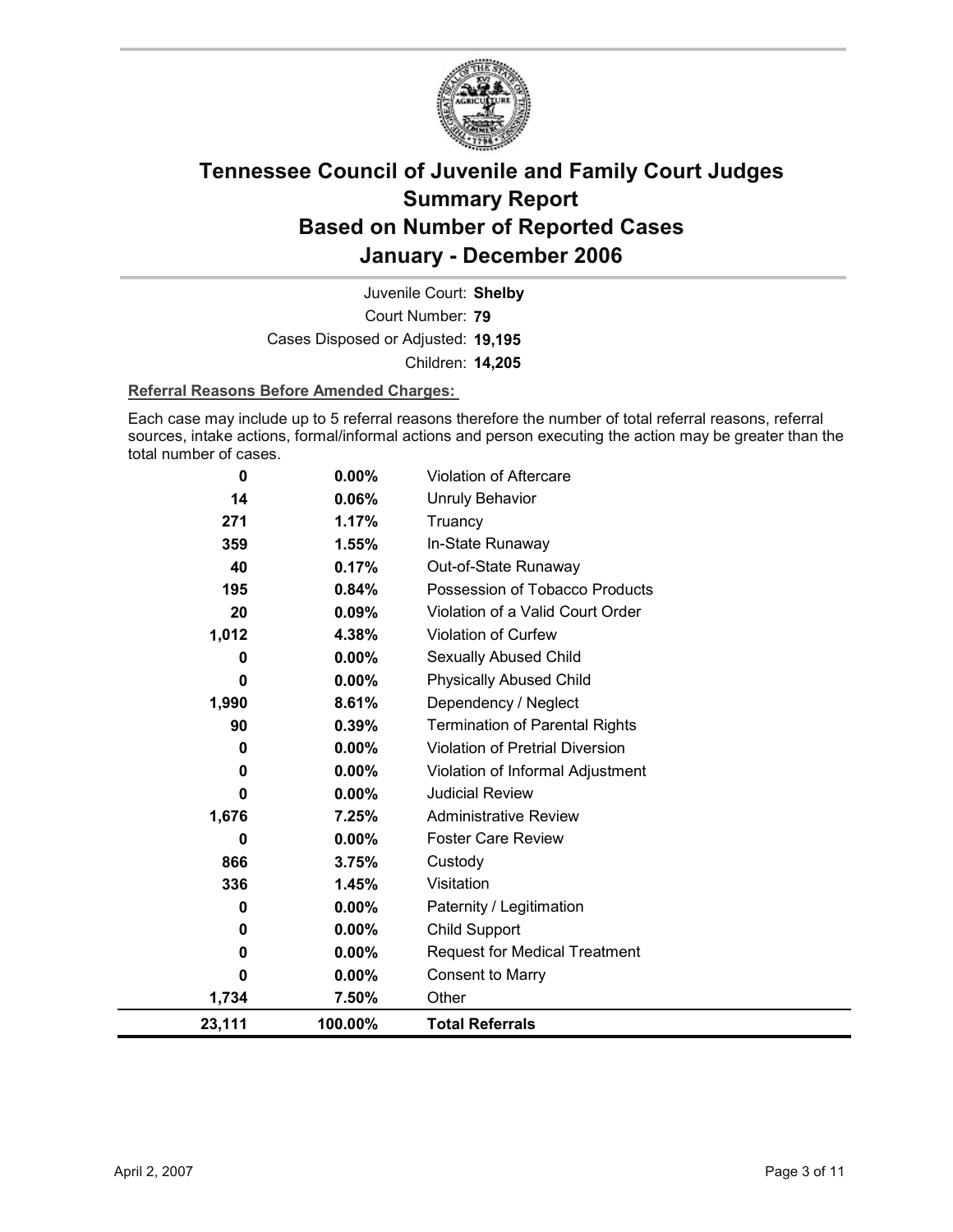

| Juvenile Court: Shelby      |                                    |                                   |  |  |  |
|-----------------------------|------------------------------------|-----------------------------------|--|--|--|
| Court Number: 79            |                                    |                                   |  |  |  |
|                             | Cases Disposed or Adjusted: 19,195 |                                   |  |  |  |
|                             |                                    | Children: 14,205                  |  |  |  |
| <b>Referral Sources: 1</b>  |                                    |                                   |  |  |  |
| 17,218                      | 74.50%                             | Law Enforcement                   |  |  |  |
| 4,386                       | 18.98%                             | Parents                           |  |  |  |
| 0                           | 0.00%                              | Relatives                         |  |  |  |
| 0                           | 0.00%                              | Self                              |  |  |  |
| 209                         | 0.90%                              | School                            |  |  |  |
| 0                           | 0.00%                              | <b>CSA</b>                        |  |  |  |
| 0                           | 0.00%                              | <b>DCS</b>                        |  |  |  |
| 0                           | $0.00\%$                           | <b>Other State Department</b>     |  |  |  |
| $\bf{0}$                    | 0.00%                              | <b>District Attorney's Office</b> |  |  |  |
| 535                         | 2.31%                              | <b>Court Staff</b>                |  |  |  |
| 486                         | 2.10%                              | Social Agency                     |  |  |  |
| 20                          | 0.09%                              | <b>Other Court</b>                |  |  |  |
| 1                           | 0.00%                              | Victim                            |  |  |  |
| 0                           | 0.00%                              | Child & Parent                    |  |  |  |
| 0                           | $0.00\%$                           | Hospital                          |  |  |  |
| 0                           | 0.00%                              | Unknown                           |  |  |  |
| 256                         | 1.11%                              | Other                             |  |  |  |
| 23,111                      | 100.00%                            | <b>Total Referral Sources</b>     |  |  |  |
| Age of Child at Referral: 2 |                                    |                                   |  |  |  |
| 2057                        | 20000                              | Agos 10 and Under                 |  |  |  |

| 14,205 | 100.00%  | <b>Total Child Count</b> |
|--------|----------|--------------------------|
| 0      | $0.00\%$ | Unknown / Not Reported   |
| 1      | 0.01%    | Ages 19 and Over         |
| 2,580  | 18.16%   | Ages 17 through 18       |
| 4,576  | 32.21%   | Ages 15 through 16       |
| 2,944  | 20.73%   | Ages 13 through 14       |
| 1,147  | 8.07%    | Ages 11 through 12       |
| 2,957  | 20.82%   | Ages 10 and Under        |

 $1$  If different than number of Referral Reasons (23111), verify accuracy of your court's data.

<sup>2</sup> One child could be counted in multiple categories, verify accuracy of your court's data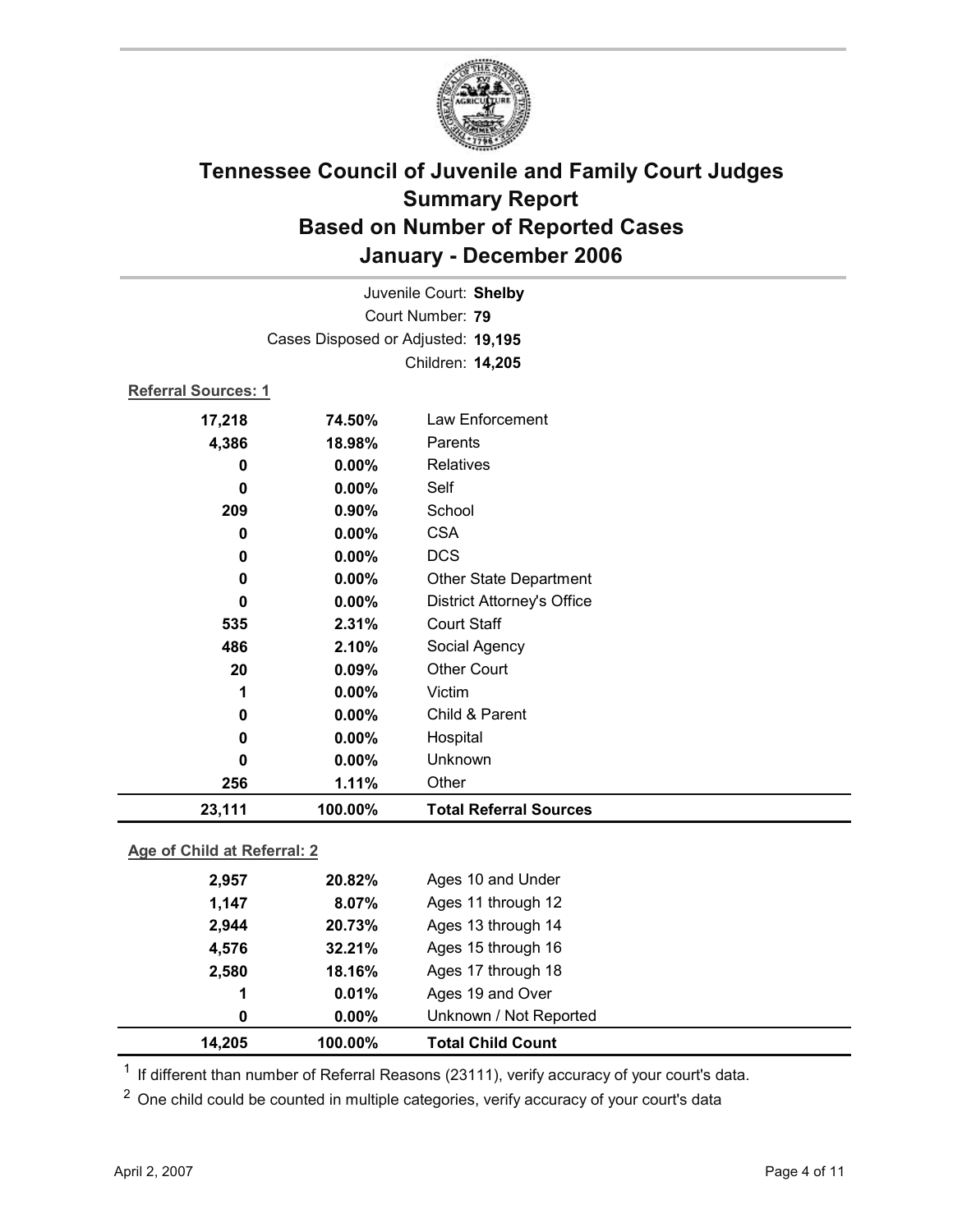

| Juvenile Court: Shelby                  |                                    |                          |  |  |
|-----------------------------------------|------------------------------------|--------------------------|--|--|
| Court Number: 79                        |                                    |                          |  |  |
|                                         | Cases Disposed or Adjusted: 19,195 |                          |  |  |
|                                         |                                    | Children: 14,205         |  |  |
| Sex of Child: 1                         |                                    |                          |  |  |
| 8,496                                   | 59.81%                             | Male                     |  |  |
| 5,709                                   | 40.19%                             | Female                   |  |  |
| $\bf{0}$                                | 0.00%                              | Unknown                  |  |  |
| 14,205                                  | 100.00%                            | <b>Total Child Count</b> |  |  |
| Race of Child: 1                        |                                    |                          |  |  |
| 2,181                                   | 15.35%                             | White                    |  |  |
| 11,644                                  | 81.97%                             | African American         |  |  |
| 6                                       | 0.04%                              | Native American          |  |  |
| 64                                      | 0.45%                              | Asian                    |  |  |
| 99                                      | 0.70%                              | Mixed                    |  |  |
| 211                                     | 1.49%                              | Unknown                  |  |  |
| 14,205                                  | 100.00%                            | <b>Total Child Count</b> |  |  |
| <b>Hispanic Origin: 1</b>               |                                    |                          |  |  |
| 219                                     | 1.54%                              | Yes                      |  |  |
| 13,986                                  | 98.46%                             | <b>No</b>                |  |  |
| 0                                       | 0.00%                              | Unknown                  |  |  |
| 14,205                                  | 100.00%                            | <b>Total Child Count</b> |  |  |
| <b>School Enrollment of Children: 1</b> |                                    |                          |  |  |
| 11,228                                  | 79.04%                             | Yes                      |  |  |
| 2,975                                   | 20.94%                             | No                       |  |  |
| $\overline{2}$                          | 0.01%                              | Unknown                  |  |  |
| 14,205                                  | 100.00%                            | <b>Total Child Count</b> |  |  |

 $1$  One child could be counted in multiple categories, verify accuracy of your court's data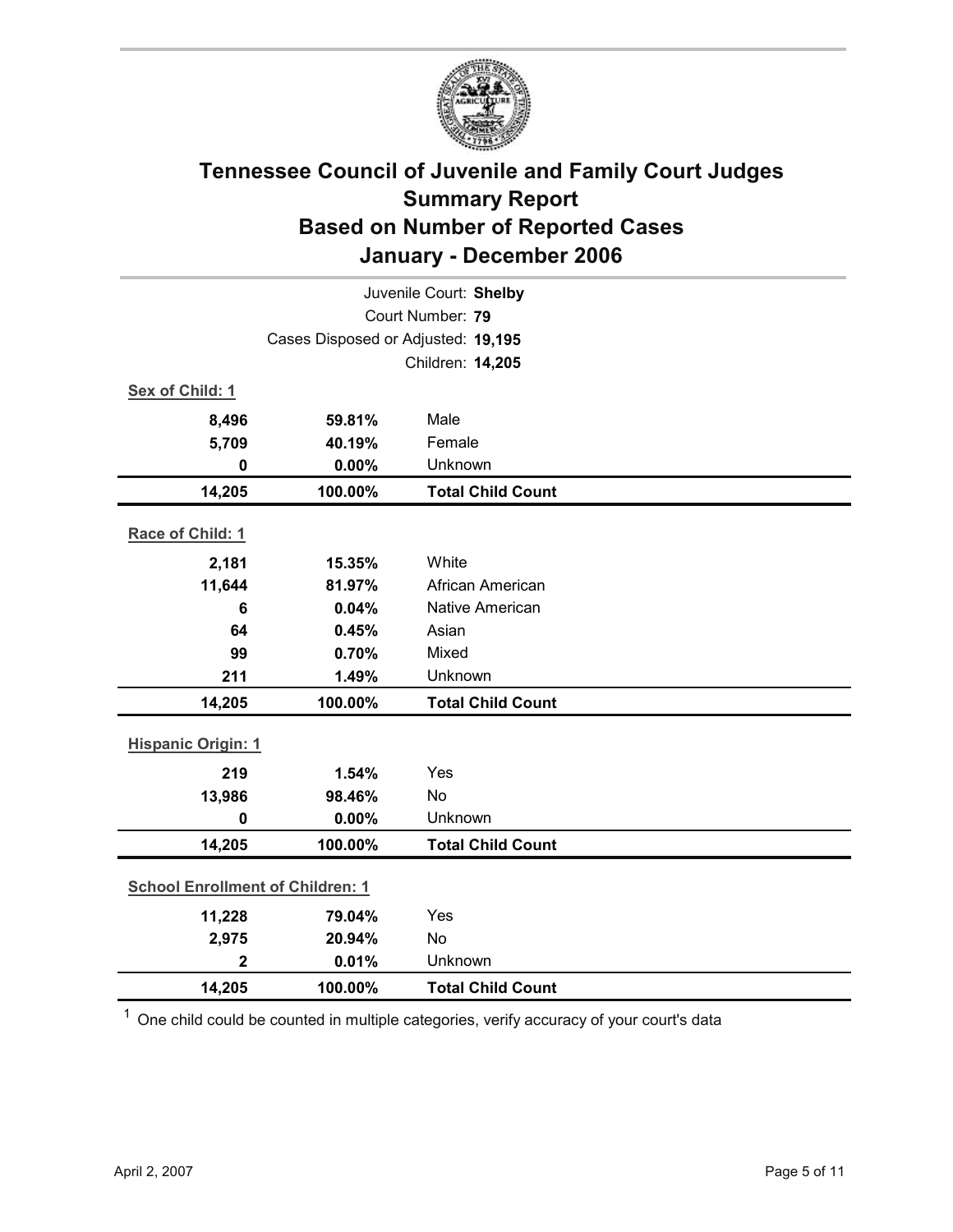

Court Number: **79** Juvenile Court: **Shelby** Cases Disposed or Adjusted: **19,195** Children: **14,205**

**Living Arrangement of Child at Time of Referral: 1**

| 14,205 | 100.00%  | <b>Total Child Count</b>     |
|--------|----------|------------------------------|
| 299    | 2.10%    | Other                        |
| 146    | 1.03%    | Unknown                      |
| 10     | 0.07%    | Independent                  |
| 61     | 0.43%    | In an Institution            |
| 12     | 0.08%    | In a Residential Center      |
| 60     | 0.42%    | In a Group Home              |
| 367    | 2.58%    | With Foster Family           |
| 0      | $0.00\%$ | <b>With Adoptive Parents</b> |
| 2,816  | 19.82%   | <b>With Relatives</b>        |
| 1,096  | 7.72%    | With Father                  |
| 7,384  | 51.98%   | With Mother                  |
| 593    | 4.17%    | With Mother and Stepfather   |
| 152    | $1.07\%$ | With Father and Stepmother   |
| 1,209  | 8.51%    | With Both Biological Parents |
|        |          |                              |

### **Type of Detention: 2**

| 19,195 | 100.00%  | <b>Total Detention Count</b> |
|--------|----------|------------------------------|
| 0      | $0.00\%$ | Other                        |
| 0      | $0.00\%$ | Does Not Apply               |
| 13,912 | 72.48%   | <b>Unknown</b>               |
| 0      | $0.00\%$ | <b>Psychiatric Hospital</b>  |
| 0      | $0.00\%$ | Jail - No Separation         |
| 0      | $0.00\%$ | Jail - Partial Separation    |
| 0      | $0.00\%$ | Jail - Complete Separation   |
| 5,283  | 27.52%   | Juvenile Detention Facility  |
| 0      | $0.00\%$ | Non-Secure Placement         |
|        |          |                              |

 $<sup>1</sup>$  One child could be counted in multiple categories, verify accuracy of your court's data</sup>

 $2$  If different than number of Cases (19195) verify accuracy of your court's data.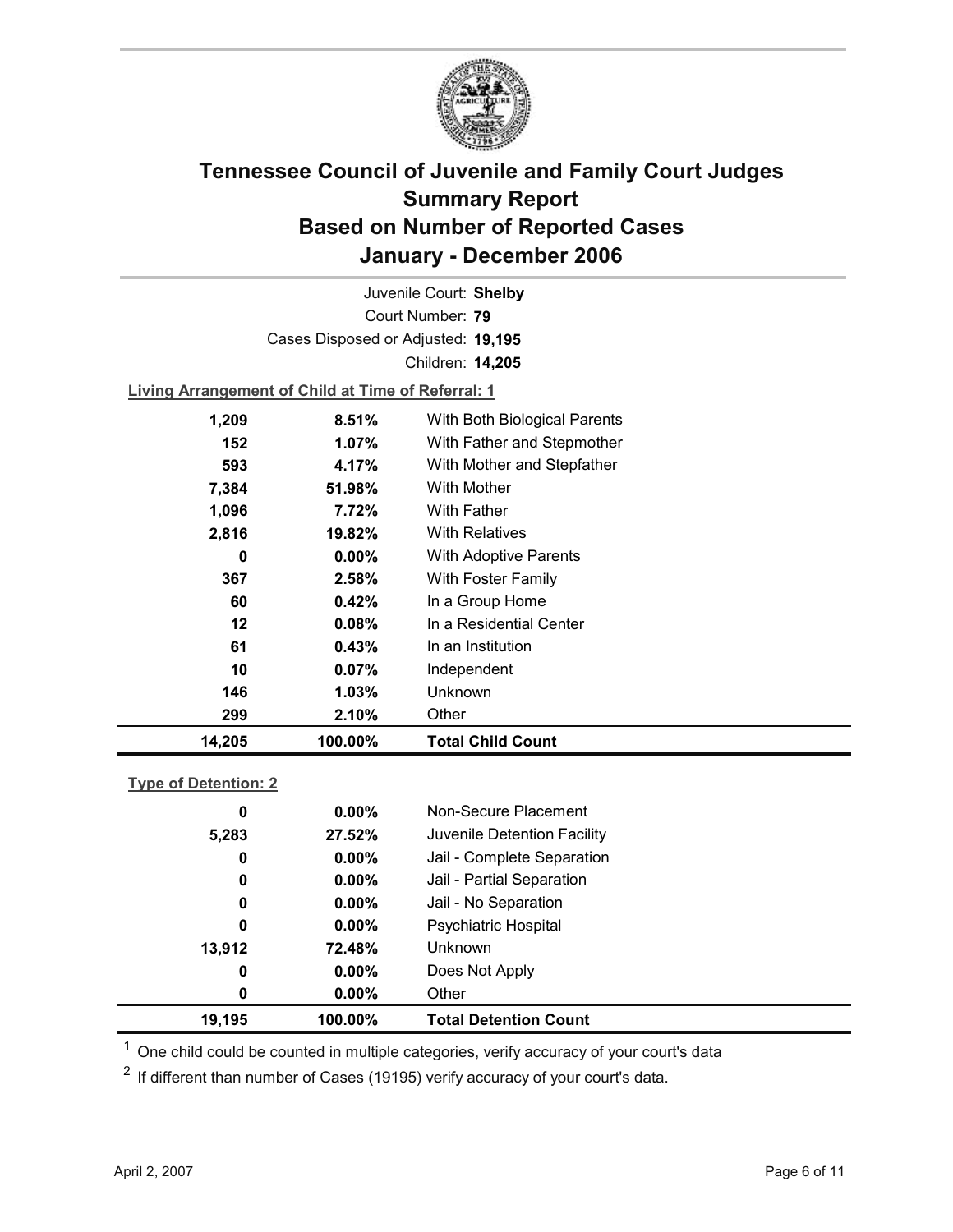

| Juvenile Court: Shelby   |                                                    |                                      |  |  |
|--------------------------|----------------------------------------------------|--------------------------------------|--|--|
| Court Number: 79         |                                                    |                                      |  |  |
|                          | Cases Disposed or Adjusted: 19,195                 |                                      |  |  |
|                          |                                                    | Children: 14,205                     |  |  |
|                          | <b>Placement After Secure Detention Hearing: 1</b> |                                      |  |  |
| 866                      | 4.51%                                              | Returned to Prior Living Arrangement |  |  |
| 915                      | 4.77%                                              | Juvenile Detention Facility          |  |  |
| 0                        | $0.00\%$                                           | Jail                                 |  |  |
| 0                        | 0.00%                                              | Shelter / Group Home                 |  |  |
| 0                        | 0.00%                                              | <b>Foster Family Home</b>            |  |  |
| 0                        | 0.00%                                              | Psychiatric Hospital                 |  |  |
| 17,414                   | 90.72%                                             | Unknown / Not Reported               |  |  |
| 0                        | 0.00%                                              | Does Not Apply                       |  |  |
| 0                        | 0.00%                                              | Other                                |  |  |
|                          |                                                    |                                      |  |  |
| 19,195                   | 100.00%                                            | <b>Total Placement Count</b>         |  |  |
|                          |                                                    |                                      |  |  |
| <b>Intake Actions: 2</b> |                                                    |                                      |  |  |
| 8,659                    | 37.47%                                             | <b>Petition Filed</b>                |  |  |
| 0                        | $0.00\%$                                           | <b>Motion Filed</b>                  |  |  |
| 0                        | $0.00\%$                                           | <b>Citation Processed</b>            |  |  |
| 0                        | $0.00\%$                                           | Notification of Paternity Processed  |  |  |
| 0                        | 0.00%                                              | Scheduling of Judicial Review        |  |  |
| 0                        | $0.00\%$                                           | Scheduling of Administrative Review  |  |  |
| 0                        | 0.00%                                              | Scheduling of Foster Care Review     |  |  |
| 0                        | 0.00%                                              | <b>Unknown</b>                       |  |  |
| 14,452                   | 62.53%                                             | Does Not Apply                       |  |  |
| 0                        | 0.00%                                              | Other                                |  |  |

 $1$  If different than number of Cases (19195) verify accuracy of your court's data.

 $2$  If different than number of Referral Reasons (23111), verify accuracy of your court's data.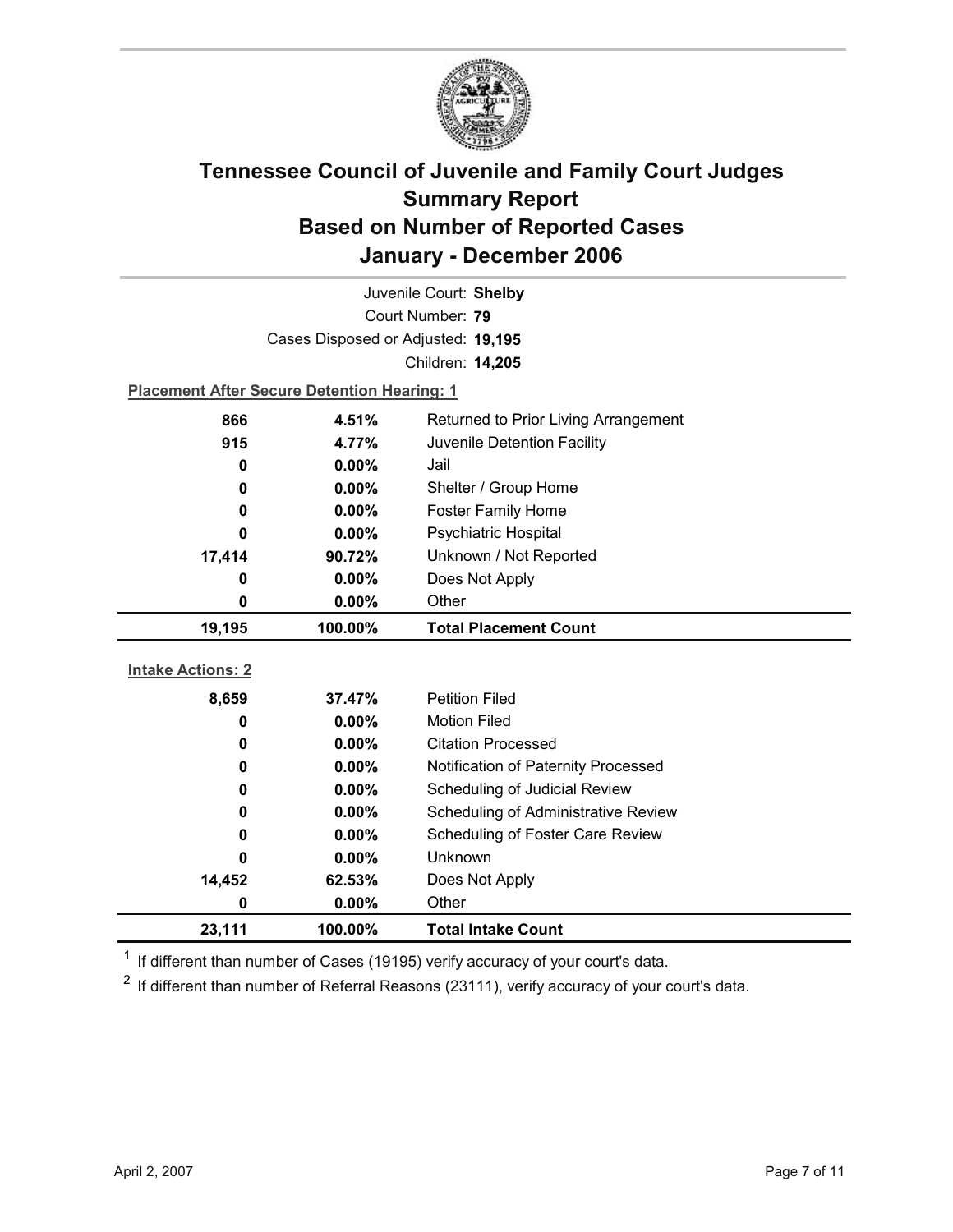

Court Number: **79** Juvenile Court: **Shelby** Cases Disposed or Adjusted: **19,195** Children: **14,205**

### **Last Grade Completed by Child: 1**

| 0                                       | 0.00%   | Too Young for School         |  |
|-----------------------------------------|---------|------------------------------|--|
| 405                                     | 2.85%   | Preschool                    |  |
| 230                                     | 1.62%   | Kindergarten                 |  |
| 282                                     | 1.99%   | 1st Grade                    |  |
| 262                                     | 1.84%   | 2nd Grade                    |  |
| 301                                     | 2.12%   | 3rd Grade                    |  |
| 365                                     | 2.57%   | 4th Grade                    |  |
| 644                                     | 4.53%   | 5th Grade                    |  |
| 1,252                                   | 8.81%   | 6th Grade                    |  |
| 1,539                                   | 10.83%  | 7th Grade                    |  |
| 2,644                                   | 18.61%  | 8th Grade                    |  |
| 2,225                                   | 15.66%  | 9th Grade                    |  |
| 1,537                                   | 10.82%  | 10th Grade                   |  |
| 795                                     | 5.60%   | 11th Grade                   |  |
| 83                                      | 0.58%   | 12th Grade                   |  |
| 1                                       | 0.01%   | Non-Graded Special Ed        |  |
| 0                                       | 0.00%   | <b>GED</b>                   |  |
| 0                                       | 0.00%   | Graduated                    |  |
| 1,346                                   | 9.48%   | <b>Never Attended School</b> |  |
| 294                                     | 2.07%   | Unknown                      |  |
| 0                                       | 0.00%   | Other                        |  |
| 14,205                                  | 100.00% | <b>Total Child Count</b>     |  |
|                                         |         |                              |  |
| <b>Enrolled in Special Education: 1</b> |         |                              |  |
| 0                                       | 0.00%   | Yes                          |  |

| 14.205 | 100.00%  | <b>Total Child Count</b> |
|--------|----------|--------------------------|
|        | $0.00\%$ | Unknown                  |
| 14,205 | 100.00%  | No                       |

 $1$  One child could be counted in multiple categories, verify accuracy of your court's data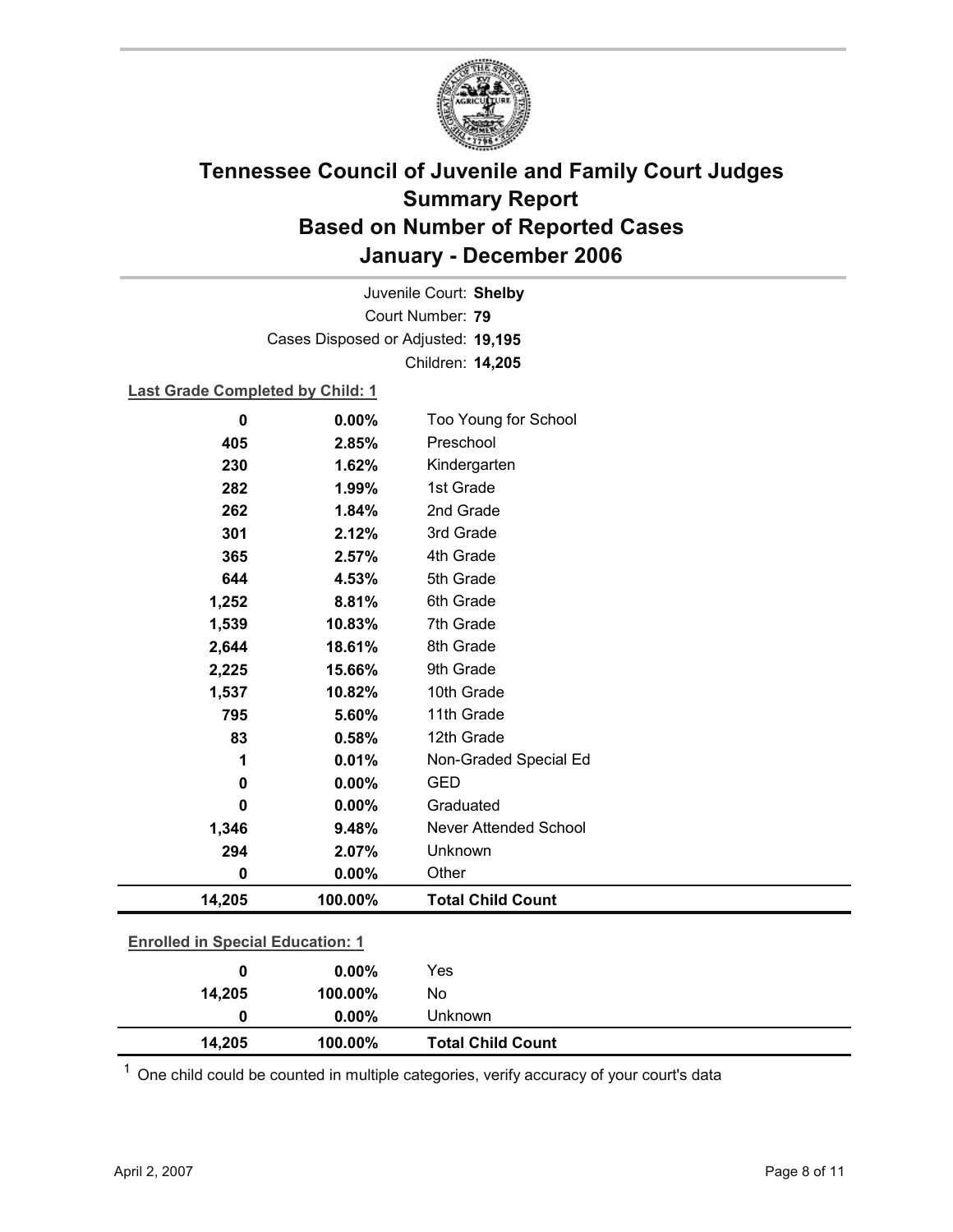

|                              | Juvenile Court: Shelby             |                           |  |  |  |
|------------------------------|------------------------------------|---------------------------|--|--|--|
|                              | Court Number: 79                   |                           |  |  |  |
|                              | Cases Disposed or Adjusted: 19,195 |                           |  |  |  |
|                              | Children: 14,205                   |                           |  |  |  |
| <b>Action Executed By: 1</b> |                                    |                           |  |  |  |
| 3,108                        | 13.45%                             | Judge                     |  |  |  |
| 6,500                        | 28.13%                             | Referee                   |  |  |  |
| 13,503                       | 58.43%                             | <b>YSO</b>                |  |  |  |
| 0                            | $0.00\%$                           | Other                     |  |  |  |
| 0                            | $0.00\%$                           | Unknown / Not Reported    |  |  |  |
| 23,111                       | 100.00%                            | <b>Total Action Count</b> |  |  |  |

### **Formal / Informal Actions: 1**

| 1,207  | $5.22\%$ | Dismissed                                      |
|--------|----------|------------------------------------------------|
| 0      | $0.00\%$ | Retired / Nolle Prosequi                       |
| 3,460  | 14.97%   | <b>Complaint Substantiated Delinquent</b>      |
| 2      | 0.01%    | <b>Complaint Substantiated Status Offender</b> |
| 1,978  | 8.56%    | Complaint Substantiated Dependent / Neglected  |
| 2      | 0.01%    | <b>Complaint Substantiated Abused</b>          |
|        | $0.00\%$ | <b>Complaint Substantiated Mentally III</b>    |
| 14,814 | 64.10%   | Informal Adjustment                            |
| 0      | $0.00\%$ | <b>Pretrial Diversion</b>                      |
| 406    | 1.76%    | Transfer to Adult Court Hearing                |
| 0      | $0.00\%$ | Charges Cleared by Transfer to Adult Court     |
| 0      | $0.00\%$ | <b>Special Proceeding</b>                      |
| 0      | $0.00\%$ | <b>Review Concluded</b>                        |
| 0      | $0.00\%$ | Case Held Open                                 |
| 1,241  | 5.37%    | Other                                          |
| 0      | $0.00\%$ | Unknown / Not Reported                         |
| 23,111 | 100.00%  | <b>Total Action Count</b>                      |

 $1$  If different than number of Referral Reasons (23111), verify accuracy of your court's data.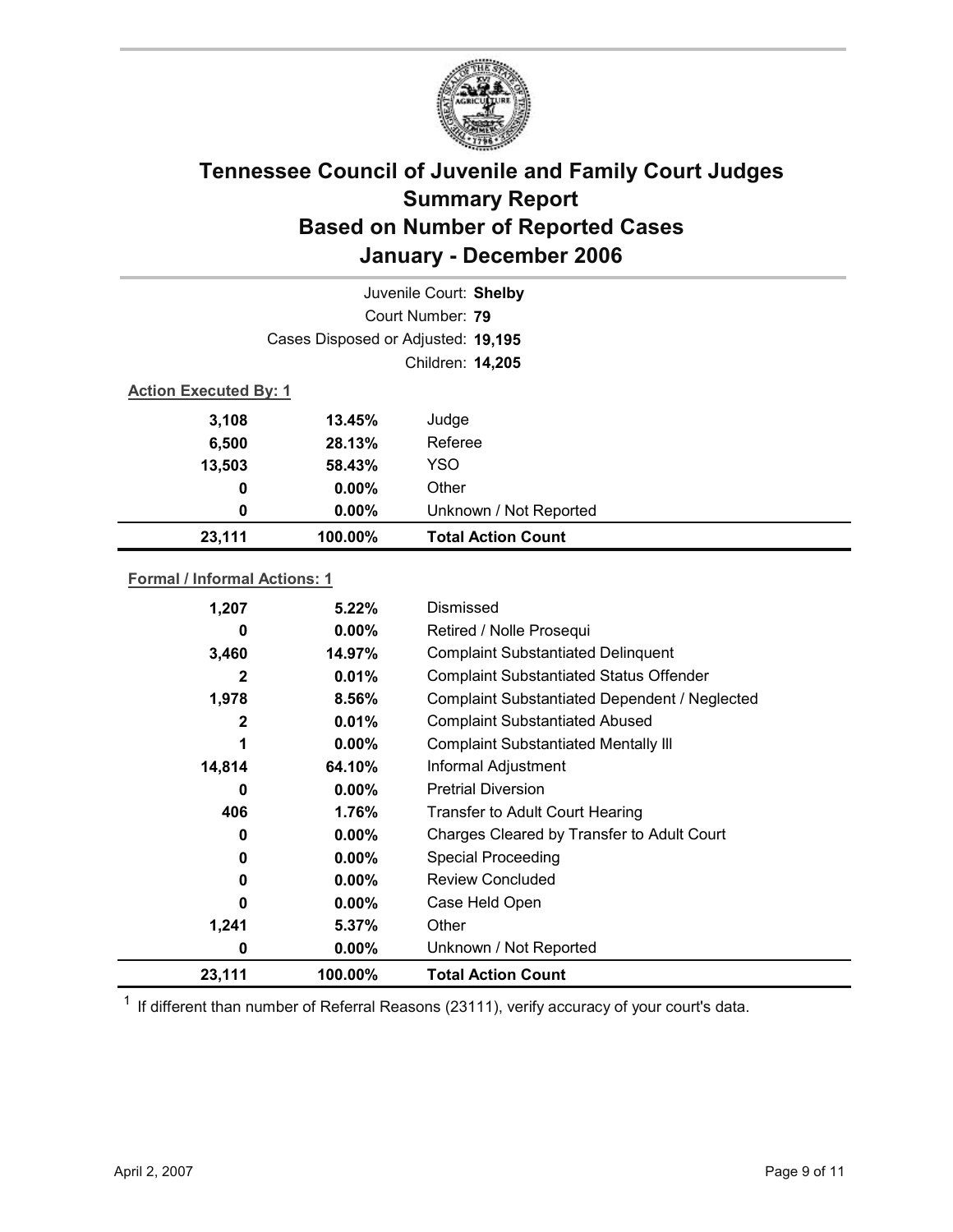

|                                    |          | Juvenile Court: Shelby                                |  |  |
|------------------------------------|----------|-------------------------------------------------------|--|--|
|                                    |          | Court Number: 79                                      |  |  |
| Cases Disposed or Adjusted: 19,195 |          |                                                       |  |  |
|                                    |          | Children: 14,205                                      |  |  |
| <b>Case Outcomes:</b>              |          | There can be multiple outcomes for one child or case. |  |  |
| 3,103                              | 12.94%   | <b>Case Dismissed</b>                                 |  |  |
| 0                                  | $0.00\%$ | Case Retired or Nolle Prosequi                        |  |  |
| 8,091                              | 33.73%   | Warned / Counseled                                    |  |  |
| 62                                 | 0.26%    | Held Open For Review                                  |  |  |
| 1,051                              | 4.38%    | Supervision / Probation to Juvenile Court             |  |  |
| 111                                | 0.46%    | <b>Probation to Parents</b>                           |  |  |
| 295                                | 1.23%    | Referral to Another Entity for Supervision / Service  |  |  |
| 658                                | 2.74%    | Referred for Mental Health Counseling                 |  |  |
| $\mathbf{2}$                       | 0.01%    | Referred for Alcohol and Drug Counseling              |  |  |
| 0                                  | 0.00%    | Referred to Alternative School                        |  |  |
| 8                                  | 0.03%    | Referred to Private Child Agency                      |  |  |
| 6                                  | 0.03%    | Referred to Defensive Driving School                  |  |  |
| 0                                  | $0.00\%$ | Referred to Alcohol Safety School                     |  |  |
| 0                                  | 0.00%    | Referred to Juvenile Court Education-Based Program    |  |  |
| 404                                | 1.68%    | Driver's License Held Informally                      |  |  |
| 0                                  | $0.00\%$ | <b>Voluntary Placement with DMHMR</b>                 |  |  |
| 0                                  | $0.00\%$ | <b>Private Mental Health Placement</b>                |  |  |
| 0                                  | $0.00\%$ | <b>Private MR Placement</b>                           |  |  |
| 1,196                              | 4.99%    | Placement with City/County Agency/Facility            |  |  |
| 2,931                              | 12.22%   | Placement with Relative / Other Individual            |  |  |
| 7                                  | 0.03%    | Fine                                                  |  |  |
| 914                                | 3.81%    | <b>Public Service</b>                                 |  |  |
| 296                                | 1.23%    | Restitution                                           |  |  |
| 0                                  | $0.00\%$ | Runaway Returned                                      |  |  |
| 24                                 | 0.10%    | No Contact Order                                      |  |  |
| 140                                | 0.58%    | Injunction Other than No Contact Order                |  |  |
| 420                                | 1.75%    | <b>House Arrest</b>                                   |  |  |
| 0                                  | $0.00\%$ | <b>Court Defined Curfew</b>                           |  |  |
| 0                                  | $0.00\%$ | Dismissed from Informal Adjustment                    |  |  |
| 0                                  | $0.00\%$ | <b>Dismissed from Pretrial Diversion</b>              |  |  |
| 0                                  | $0.00\%$ | <b>Released from Probation</b>                        |  |  |
| 169                                | 0.70%    | <b>Transferred to Adult Court</b>                     |  |  |
| 0                                  | $0.00\%$ | <b>DMHMR Involuntary Commitment</b>                   |  |  |